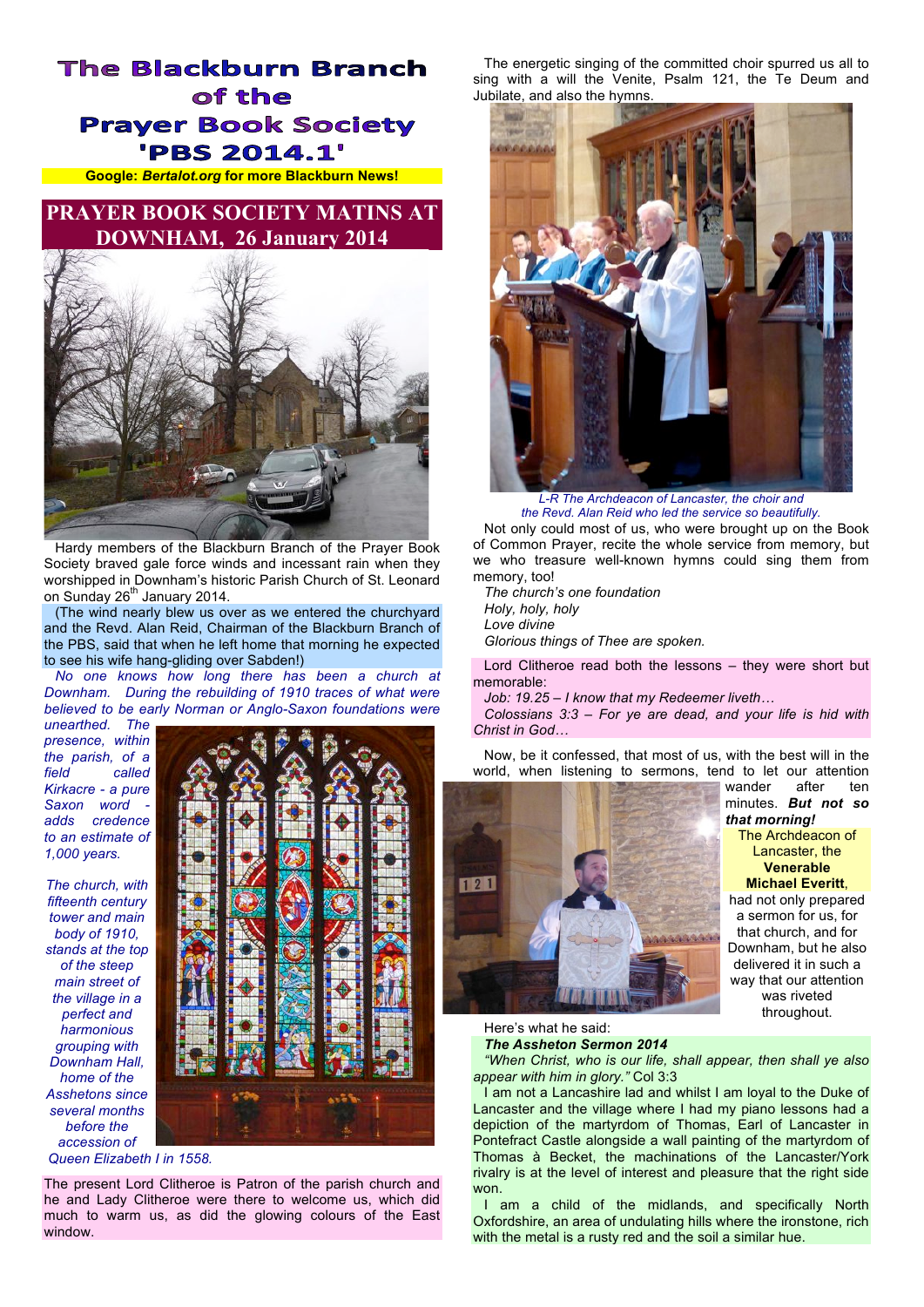In the mid  $17<sup>th</sup>$  century the villages of my locality were to shape our history and one was to gain a dreadful notoriety. The battle of Edge Hill on the 23 October 1642 was the first major battle (Powick Bridge being more of a skirmish) in the English Civil War with 15 000 men on both sides, the Royalist seeking to advance through the Parliamentarian line.



A Thousand died and the estimate is that 3000 were wounded, and the royalist gains were minor. Sir Ralph Assheton along with General Ralph Assheton took part on (as Lord Clitheroe called it) the wrong, the *parliamentarian* side.

**Sir Ralph Assheton** lived through this time, (1605- January 1680). He had been born in the reign of James the sixth and first, in the year of the Gunpowder plot itself.

He forged his political career during the arguments of Short and Long Parliaments, serving as MP for Clitheroe as well as in 1633 being High Sheriff.

He succeeded to his father's Baronetcy in 1644.

On the restoration of Charles II he served once more in the Convention and Cavalier Parliaments and was re-elected in 1679 once more as MP for Clitheroe. As recorded in the elegant memorial opposite me testifies, he married twice (Dorothy and Elisabeth) but sadly his son by Elisabeth was to predecease him.

**He lived through turbulent times.** The civil war had dreadful losses for the country, 4% of the total English population were to die as a diret consequence of it, and

even higher losses in the other kingdoms of Great Britain. Families had to make choices, some were divided, others changed allegiances. (The Lord of the Manor from my



childhood, Lord Saye and Sale gained the nickname "Old Subtlety", for such were his pragmatic skills.) The King was beheaded (also on the  $30<sup>th</sup>$  January, but in 1649, 31 years to the day before Sir Ralph's death), an 11-year Republic put in place and

then the Kingdom and old ways restored from 1660, including the **Book of Common Prayer in 1662.**

The normal contemporary practice at a funeral is to have a eulogy, a "good word" about the individual, that honours them, gives an understanding of their life and impact, and if delivered by a parson includes the dynamic of hope of the resurrection.

An appropriate text for Sir Ralph might be Job 1:1:

**"***There was a man in the land of Uz, whose name was Job; and that man was perfect and upright, and one that feared God, and eschewed evil."*

This is a modern manifestation. The burial service that was re-established in the Book of Common Prayer in 1662, does not even give scope for the person's name to be used.

(A modern innovation, which caused one of my predecessors as curate of Cleveleys to be punched on the nose by his training incumbent. Thankfully I did not have a

pugilistic Vicar and I hope Canon



Chard, who also served his title there was spared such treatment.)

The dynamic at the personal level is more on the challenge to the listener to amend their sinful lives.

**The resurrection is of course central to the service**, with the second sentence being our text for today from Job;

*"For I know that my redeemer liveth, and that he shall stand at the latter day upon the earth:*

*26 And though after my skin worms destroy this body, yet in my flesh shall I see God:*

*27 Whom I shall see for myself, and mine eyes shall behold, and not another;"*

this is more a statement of fact as starkly presented as the brutality of death. This should not come as too much of a surprise given the context of the turmoil of the civil war period, the context of Ralph's life.

It might come as a surprise to some to discover that the selection of psalms that fill the Burial Service of the Book of Common Prayer does not include the 23<sup>rd</sup> psalm. (The deposited book of the 1920s did.) I ask your indulgence as I wish to explore a verse from it, as I think it gives a context for today.

At the end of last year, within a 9 week period, my father suffered 3 significant bereavements, that of his wife, his youngest nephew and on Christmas day, his sister.

My mother's funeral was in our village church; my cousin's, at

which I had the privilege of officiating 2 days before Christmas in a Crematorium chapel in Worcestershire; my Aunt's, was on Thursday of last week at the same chapel.

As a family we feel a little bruised, and emotionally flat. "Yea, thou I travel through the valley of the shadow of death, I will fear no evil."

Many preachers lose sight of the nature of the valley.

They preach about it being death and not what is in the text, *the shadow*. It is this darkness that dulls the contrasts and light

quality, caused by a large object (in this case death itself) obliterating the light source and casting a pall over the bereaved, as heavy as any placed on a coffin that we are travelling through.

Death itself, especially in the understanding of the Book of Common Prayer is our entry into the fullness of Eternal life; it is the bereaved that travel through the valley of its shadow.

**Ralph lived in shadowed times**. It is therefore no surprise that one of the 2 texts should come from the book of Job, that tale of a man beset by many woes and trials and yet one who could still say, **"I know that my redeemer liveth."**



Yea, though I walk through the valley of the shadow of death, I will